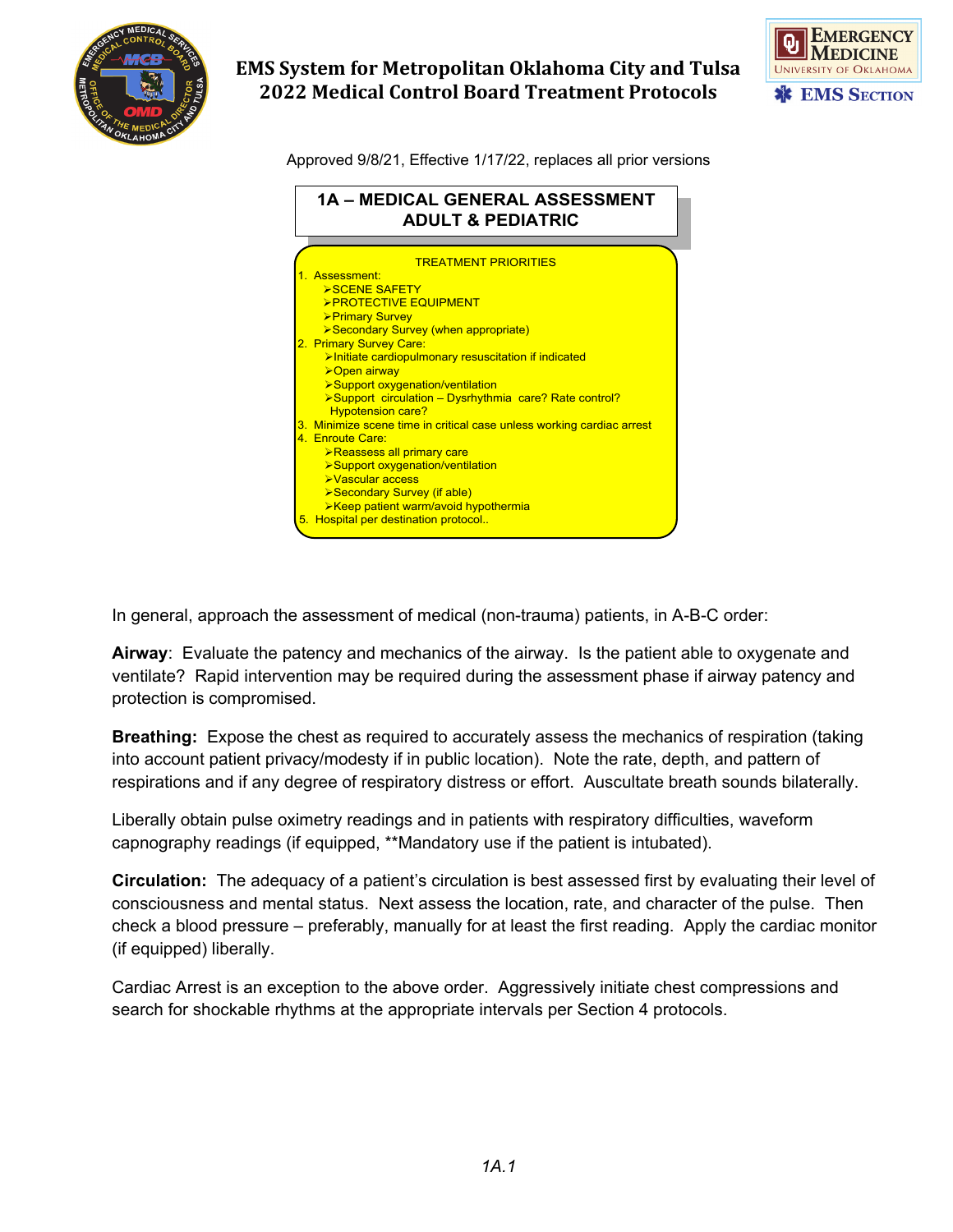

**EMS System for Metropolitan Oklahoma City and Tulsa 2022 Medical Control Board Treatment Protocols**



Approved 9/8/21, Effective 1/17/22, replaces all prior versions

### **Protocol 1A: Medical General Assessment – Adult & Pediatric, cont.**

Many treatment decisions regarding airway management involve calculating the adult patient's Glasgow Coma Scale score using the following table:

| Eyes Open     |                | <b>Best Motor Response</b>  |                | <b>Best Verbal Response</b> |                |
|---------------|----------------|-----------------------------|----------------|-----------------------------|----------------|
| Spontaneously | $\overline{4}$ | Obeys verbal orders         | 6              | Oriented, conversant        | 5              |
| To command    | 3              | Localizes painful stimuli   | 5              | Disoriented, conversant     | $\overline{4}$ |
| To pain       |                | Withdraws                   | 4              | Inappropriate words         | 3              |
| No response   |                | Painful stimulus, flexion   | 3              | Inappropriate sounds        | $\overline{2}$ |
|               |                | Painful stimulus, extension | $\overline{2}$ | No response                 |                |
|               |                | No response                 |                |                             |                |
|               |                |                             |                | Maximum 15 points           |                |

## **After addressing the A-B-C order in most medical patients, including evaluating and addressing any life-threatening conditions, minimize scene time and initiate timely transport to an appropriate emergency department in any setting of a time-sensitive medical condition.**

Complete a head-to-toe assessment of the patient if the patient is relatively medically stable. Obtain relevant history of past and current medical problems, medications, allergies, and physicians/hospitals used in care plans to help guide further assessment.

Reassess patients frequently, typically at least every 10 minutes, and more often if critical illness is discovered and being treated. In the situations of an unstable patient, vital signs should be assessed every 5 minutes, especially if hemodynamic changes are occurring.

Assess and treat per symptom or illness specific protocols that follow in this protocol set.

## **Pediatric ("Pediatric" equals less than 18 years of age for all protocols unless specified) Assessment Comments:**

1. Pediatric respiratory distress may look just like adult respiratory distress, presenting with:

slowing respirations and the cyanosis cyanosis accessory muscle use pallor nasal flaring lethargy/listlessness retractions – intercostal or subcostal irritability tachypnea stridor mottling grunting